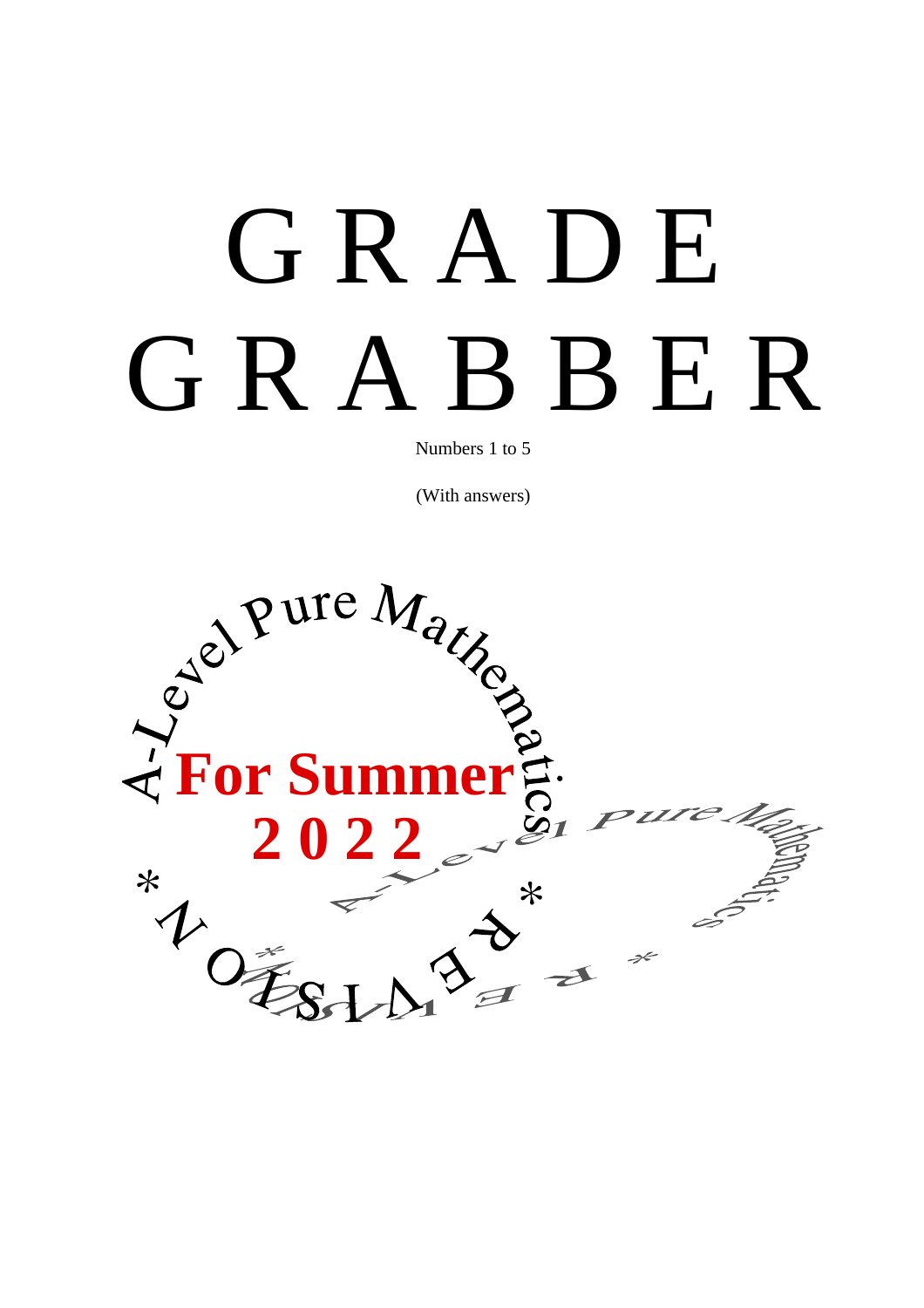# **A-Level Pure Mathematics Year 1, Year 2 Revision**

# Grade Grabber 1

*Any solution based entirely on graphical or numerical methods is not acceptable* Marks Available : 34

**Question 1**

Given that

$$
\sum_{m=1}^{k} 7m + 3 = 777
$$

determine the value of the integer constant *k*

**[ 4 marks ]**

# **Question 2**

Sid claims that it's always true that

$$
x^2 < \left(x+1\right)^2
$$

Exhibit a counter-example that shows Sid's claim is not true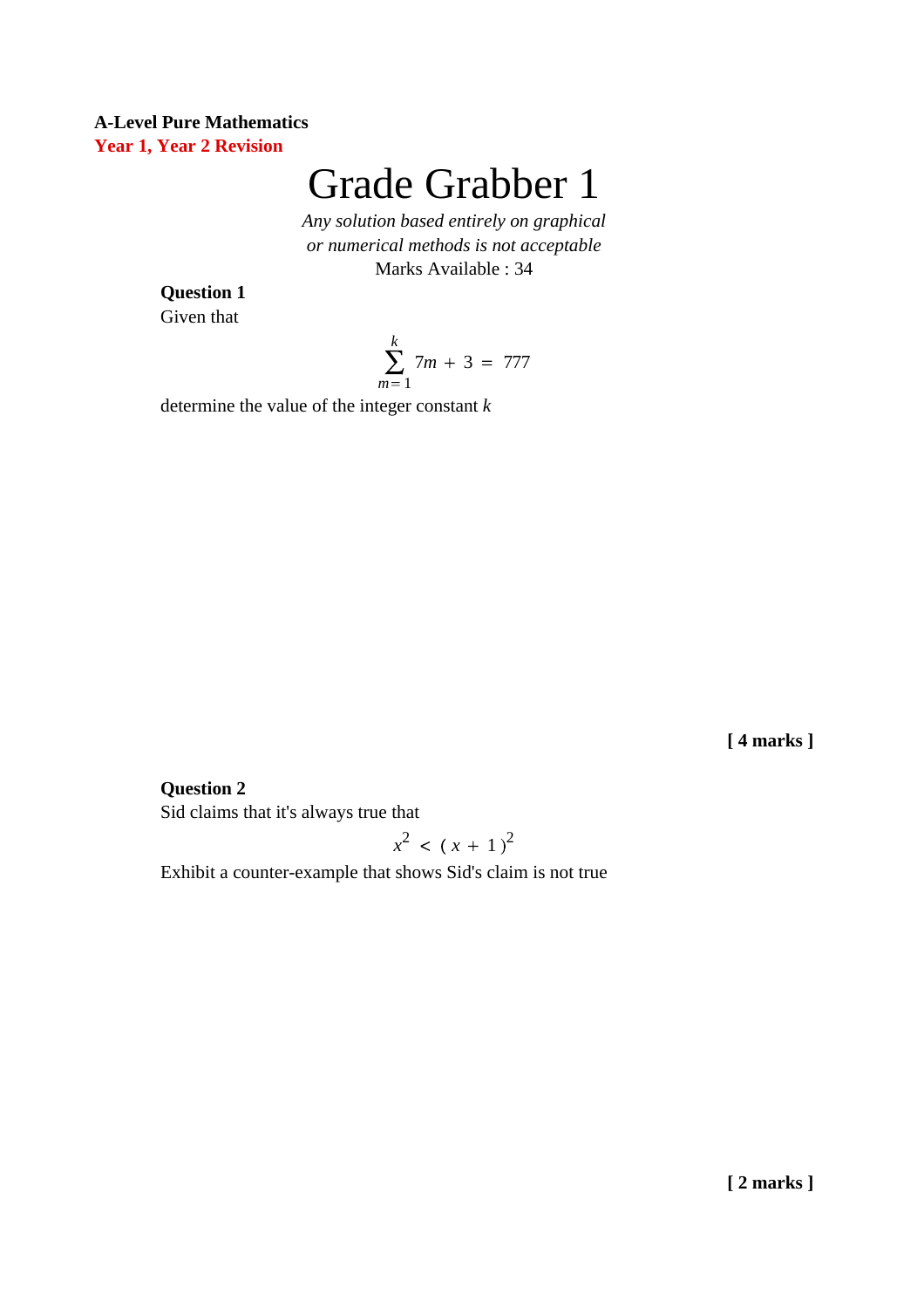# **Question 3**

The equation

$$
5x^2 + k = 3x + 7
$$

has two distinct real roots.

Find the range of possible values for *k*.

### **Question 4**

**[ 4 marks ]**

A circle of radius *r* cm is divided by two radii into two sectors.

The smaller sector has perimeter  $(2r + 4)$  cm and the larger sector has area 12 cm<sup>2</sup>. Calculate the value or *r* correct to 3 decimal places.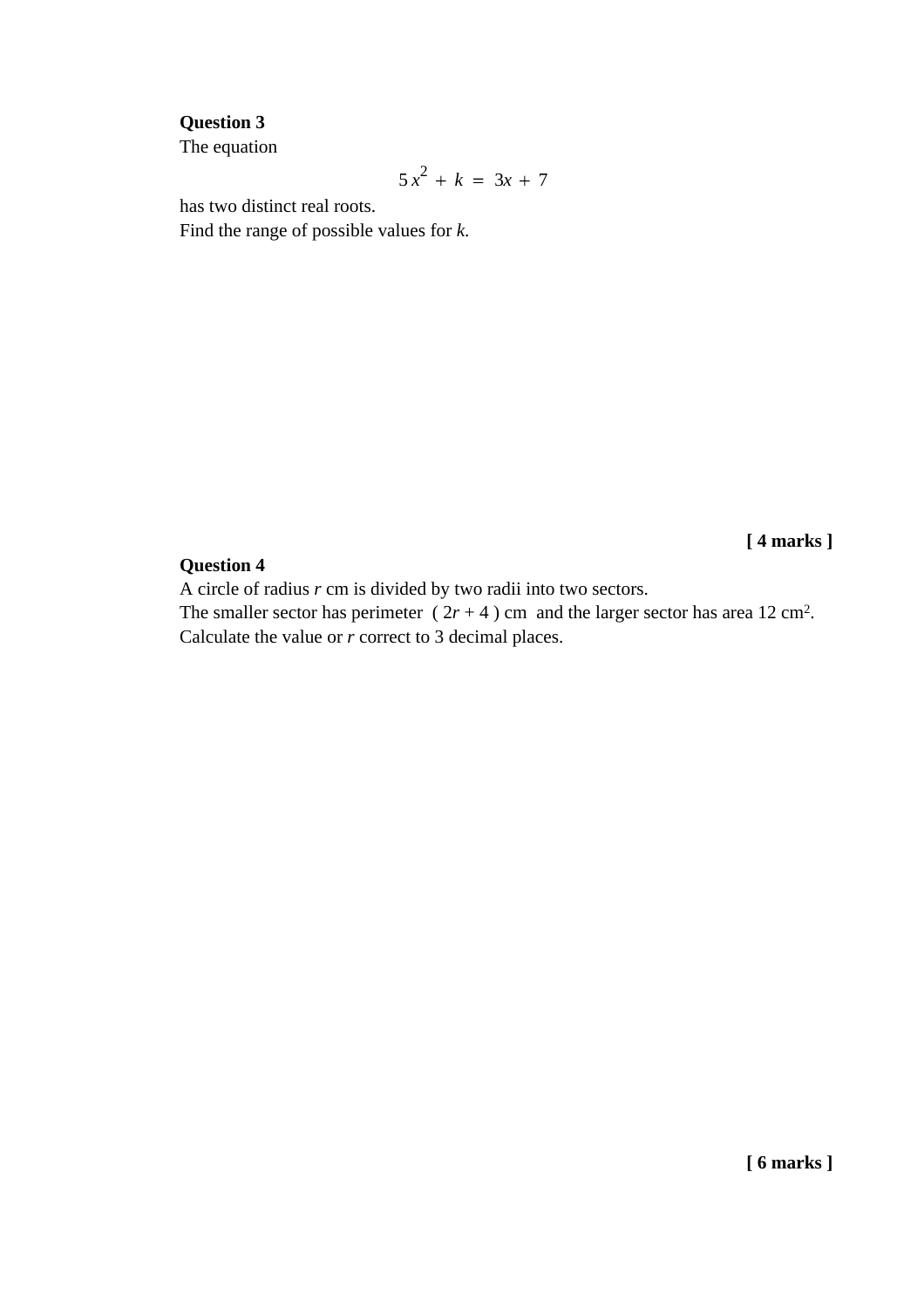# **Question 5**

1 ( i ) Use the binomial theorem to write  $\frac{1}{(1-x)^3}$  as a polynomial, in ascending powers of x, up to and including the term in  $x^3$ 

# **[ 4 marks ]**

**( ii )** By spotting a connection with the triangular numbers, state the coefficient in the expansion of  $x^8$ 

**[ 2 marks ]**

# **Question 6**

Given that

$$
f(x) = e^{5x} - 1, \qquad x \in \mathbb{R}
$$

find  $f^{-1}(x)$  and state its domain.

**[ 4 marks ]**